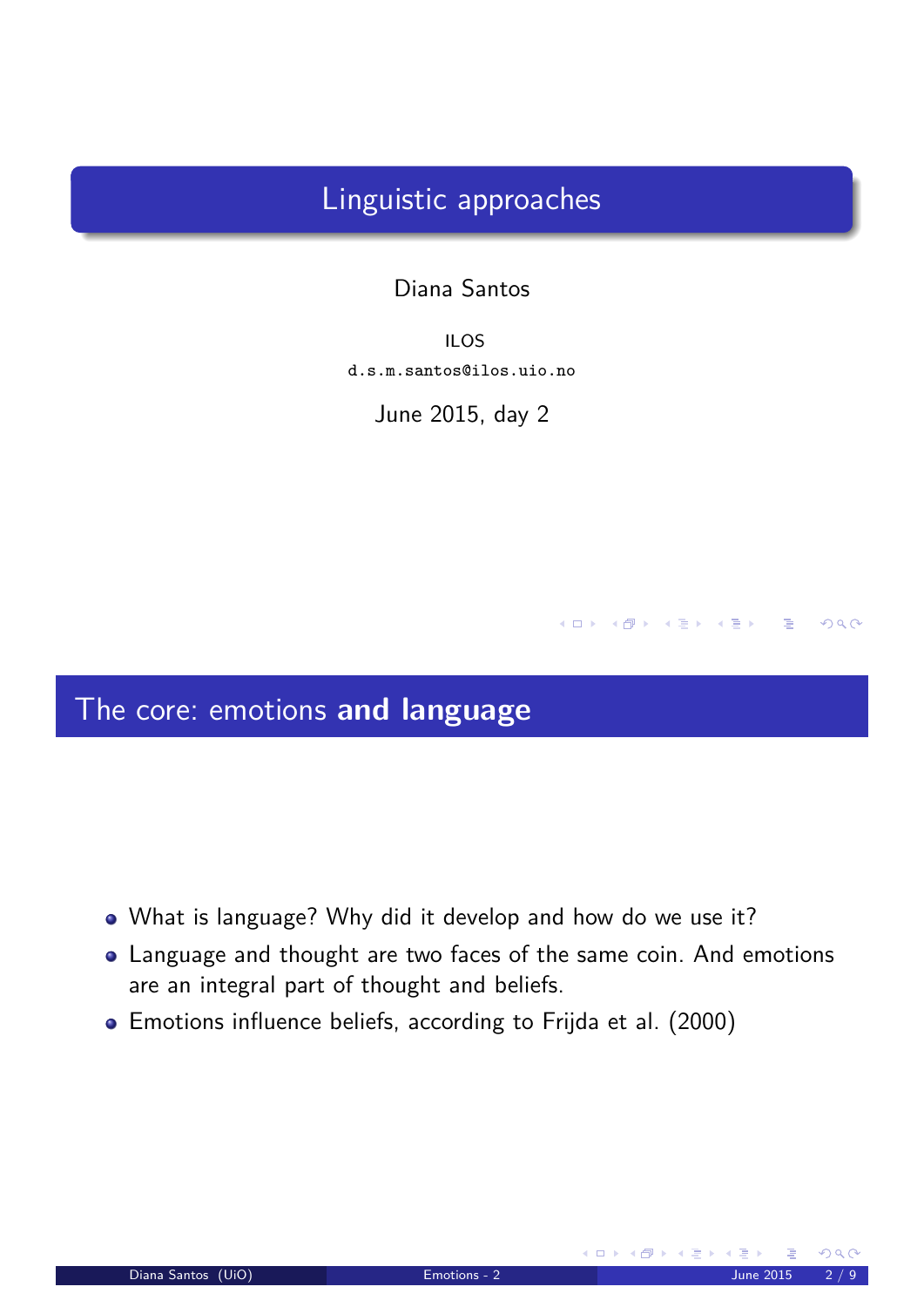### Lauri Carlson

I remember having thought about emotions a long time ago, especially about the relation of emotions and epistemic attitudes, at the time when cognitive theories of emotion were in vogue. The point was that emotions relate to feelings the same way as smell relates to taste: there are only a handful of different tastes, the rest are really smells. Analogously there are a legion of emotions that are epistemic attitudes caused by and causing a handful of gut feelings. I did publish a little piece about the meaning of "good" once, basically listed a half dozen parameters of goodness (good for what, in what respect, compared to what, for whom, in whose opinion). A story about good and bad must go into a story of emotions (emotions basically judge "good" or "bad", and direct action (toward good and away from bad). In the end, emotions combine my old friend game theory with some biology.

Diana Santos (UiO) Emotions - 2 June 2015 3 / 9

#### Linguistic approaches in the course

- The approach by Wierzbicka
- The cognitive linguistics approach (Köveces, Lakoff)
- **The Hallidayan approach**
- The corpus-based approach (Maia)
- <span id="page-1-0"></span>• Expression by swearing (Dewaele)

∢ ロ ▶ (伊 ▶ (唐 ▶ (唐 ▶

 $OQ$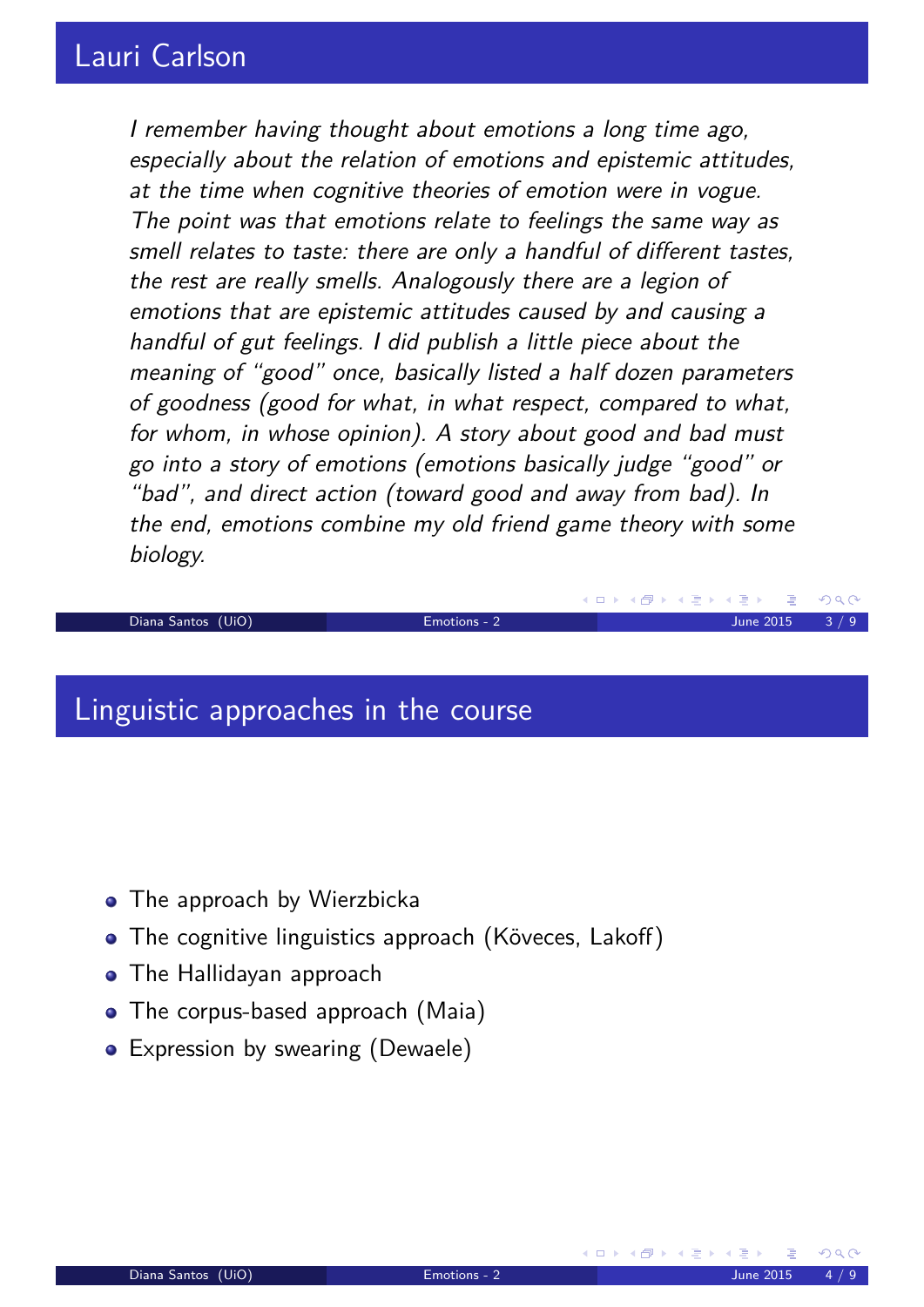# How do we study language? And what do we study?

| (The corpus-based approach, my view.)                                 |                  |        |
|-----------------------------------------------------------------------|------------------|--------|
| Let us use an empiricist approach, and look at language from corpora. |                  |        |
|                                                                       | sentir           | 192203 |
|                                                                       | sentimento       | 81828  |
|                                                                       | emoção           | 36081  |
|                                                                       | $emocionar(-se)$ | 4706   |
|                                                                       | emocionante      | 4168   |
| Which words are more used in Portuguese?                              | $comover(-se)$   | 4059   |
|                                                                       | comoção          | 3017   |
|                                                                       | emocionado       | 2642   |
|                                                                       | comovente        | 2220   |
|                                                                       | comovido         | 1583   |
|                                                                       | comovedor        | 275    |

Diana Santos (UiO) Emotions - 2 June 2015 5 / 9

一番

 $\mathcal{P}(\mathcal{A}) \subset \mathcal{P}(\mathcal{A})$ 

◆ロト→伊ト→唐ト→唐ト

# Which feelings/emotions do we call feelings/emotions?

|                 |          | culpa         |   |         | 1176        | guilt                   |  |
|-----------------|----------|---------------|---|---------|-------------|-------------------------|--|
| o sentimento de |          | pertencimento |   |         | 381         | belonging               |  |
|                 |          | insegurança   |   | 378     | insecurity  |                         |  |
|                 |          | impotência    |   |         | 322         | impotence               |  |
|                 |          | perda         |   | 313     | loss        |                         |  |
|                 |          | solidariedade |   |         | 303         | solidarity              |  |
|                 |          | pertença      |   | 276     | belonging   |                         |  |
|                 |          | frustração    |   | 264     | frustration |                         |  |
|                 |          | identidade    |   | 263     | identity    |                         |  |
|                 |          | inferioridade |   | 233     | inferiority |                         |  |
|                 |          | revolta       |   | 221     |             |                         |  |
|                 |          | medo          |   | 192     | fear        |                         |  |
| emoção de       | medo     |               | 6 | fear    |             |                         |  |
|                 | tristeza |               | 6 | sadness |             | (all in academic text!) |  |
|                 | raiva    |               | 5 | anger   |             |                         |  |

<span id="page-2-0"></span> $\Omega$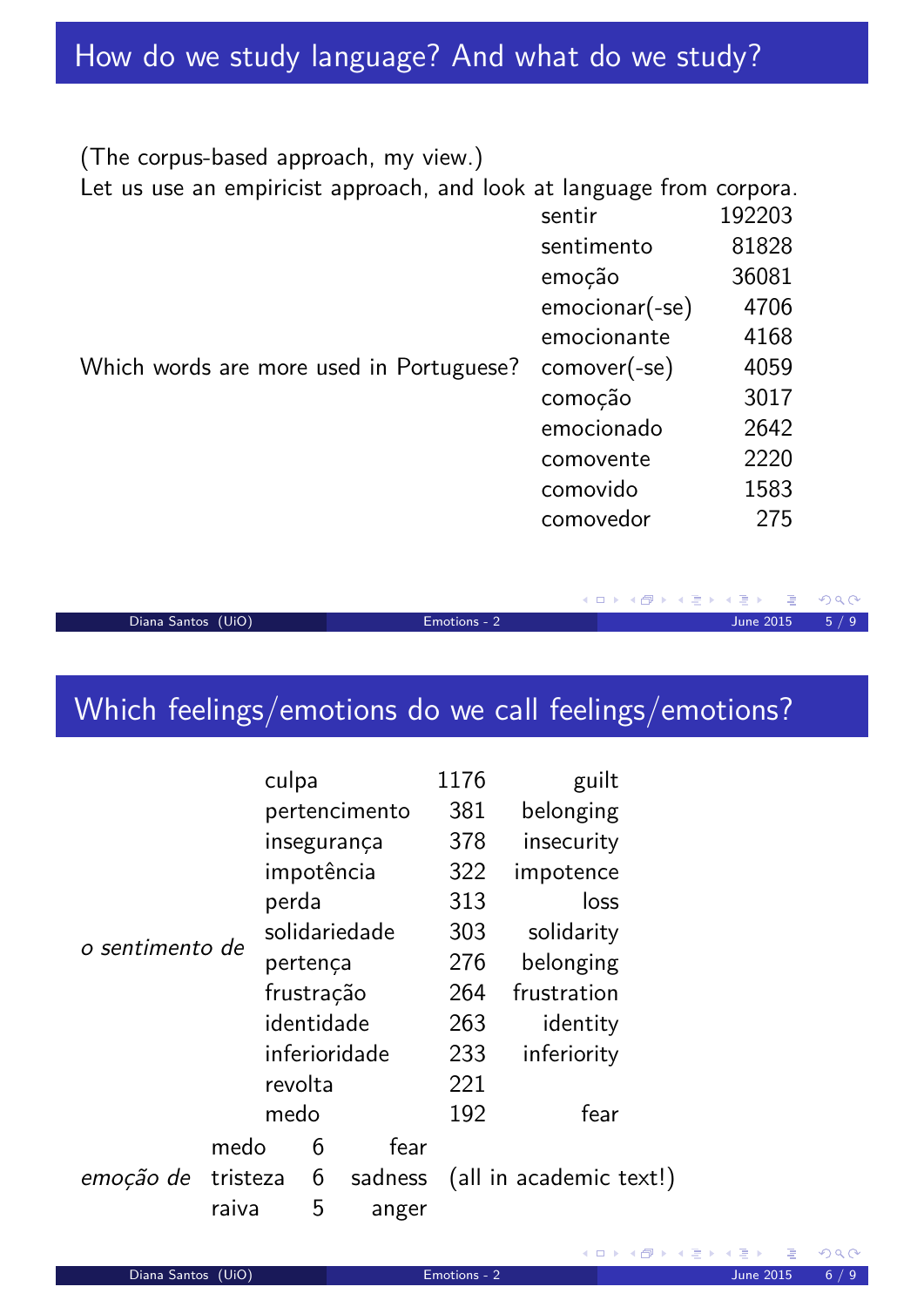The most complex linguistic task: what can it tell us about differences in emotion talk?

- In order to be able to study it broadly, we need corpora with independently analysed emotions in both source and translation... Still, we can get some examples by browsing corpora only annotated in one half.
- One things that immediately gets apparent is the difference in expressing emotions, even in translation (where supposedly it should be the same!)

My contention in a.o. Santos (1996) is that looking at real translations is one of the best sources for semantic data.

Diana Santos (UiO) Emotions - 2 June 2015 7 / 9

### Translation data

- Even related (both Indo-European, and with Latin substrate) languages like English and Portuguese show huge differences in the expression of emotion. (See "divergences" file.)
- Evidence for difficulty if we look at cases in CorTrad where the same translation has been revised:

My daughter will be quite disgusted if I don't see it.

- **1** Minha filha ficaria desgostosa se eu não for ver.
- <sup>2</sup> Minha filha ficaria chateada se eu não fosse.
- <sup>3</sup> Minha filha ficaria arrasada se eu não fosse.

He thought flashingly of the priest saying «It's all a sham,» and he knew all at once that the priest was wrong.

- <sup>1</sup> Ele pensou rapidamente no padre dizendo «É uma hipocrisia» e percebeu, de repente que o padre estava errado.
- <sup>2</sup> Pensou subitamente no padre dizendo «É uma grande mentira» e percebeu, de imediato, que o padre estava errado.

<span id="page-3-0"></span>**≮ロ ▶ ⊀ 伊 ▶** 

≮ロ ▶ ⊀ 御 ▶ ⊀ 君 ▶ ⊀ 君 ▶.

 $DQ$